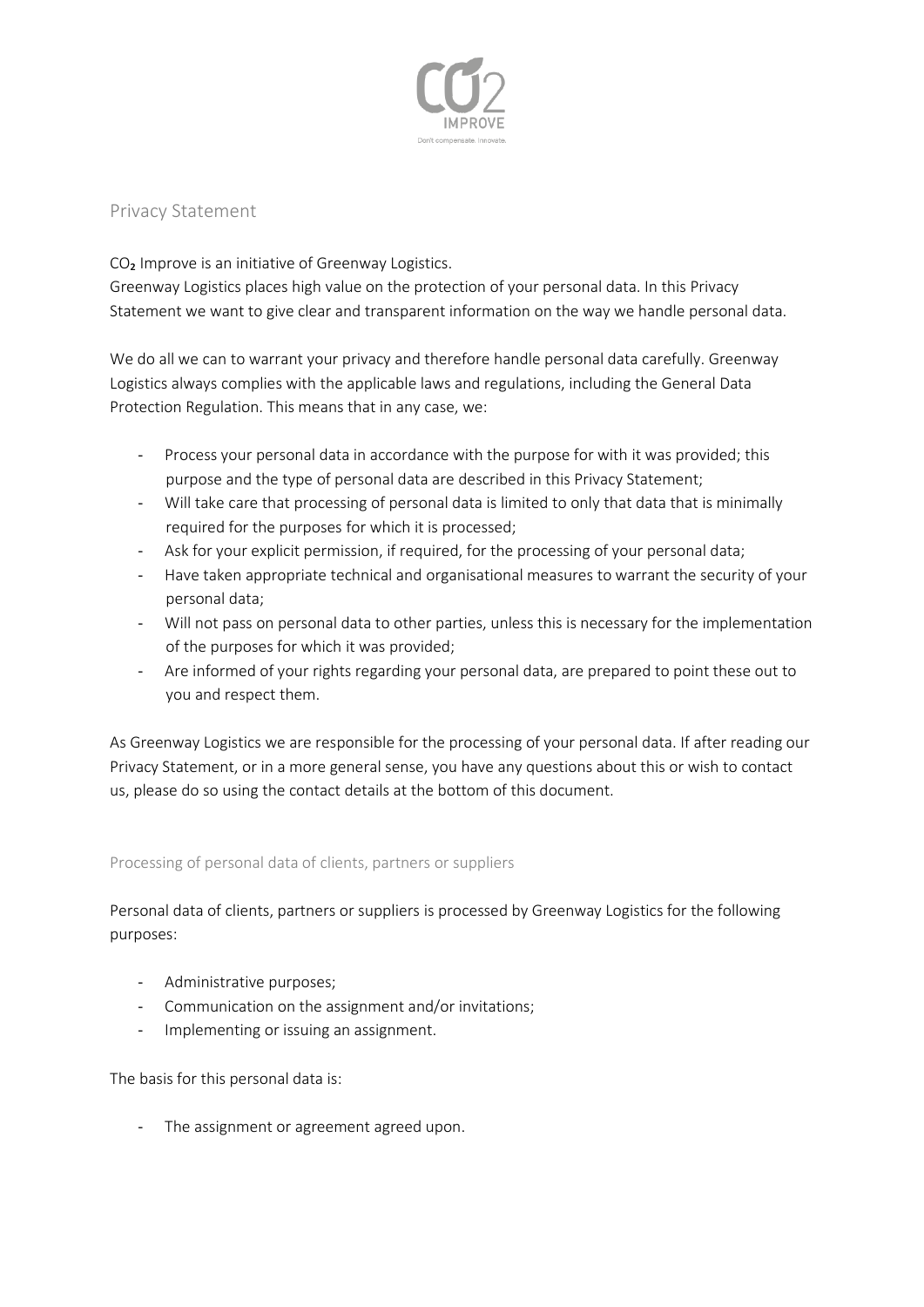

For the above purposes Greenway Logistics can request the following personal data from you:

- First name;
- Surname prefix;
- Surname;
- (Business) telephone number;
- (Business) email address;
- Gender.

Your personal data is stored by Greenway Logistics for the aforementioned processing(s) for the period of: during the term of the agreement and after that, only for the financial administration for a period of 7 years maximum.

Processing of personal data of newsletter subscribers

Personal data of newsletter subscribers is processed by Greenway Logistics for the following purpose(s):

- Informing the person through news releases.

Basis for this personal data is:

- Registration for the newsletter upon conclusion of the agreement with Greenway Logistics.

For the aforementioned purpose Greenway Logistics can request the following personal data from you:

- First name;
- Surname prefix;
- Surname;
- Email address.

Your personal data will be stored by Greenway Logistics for the aforementioned processing for the period of

- During the period that one is a client.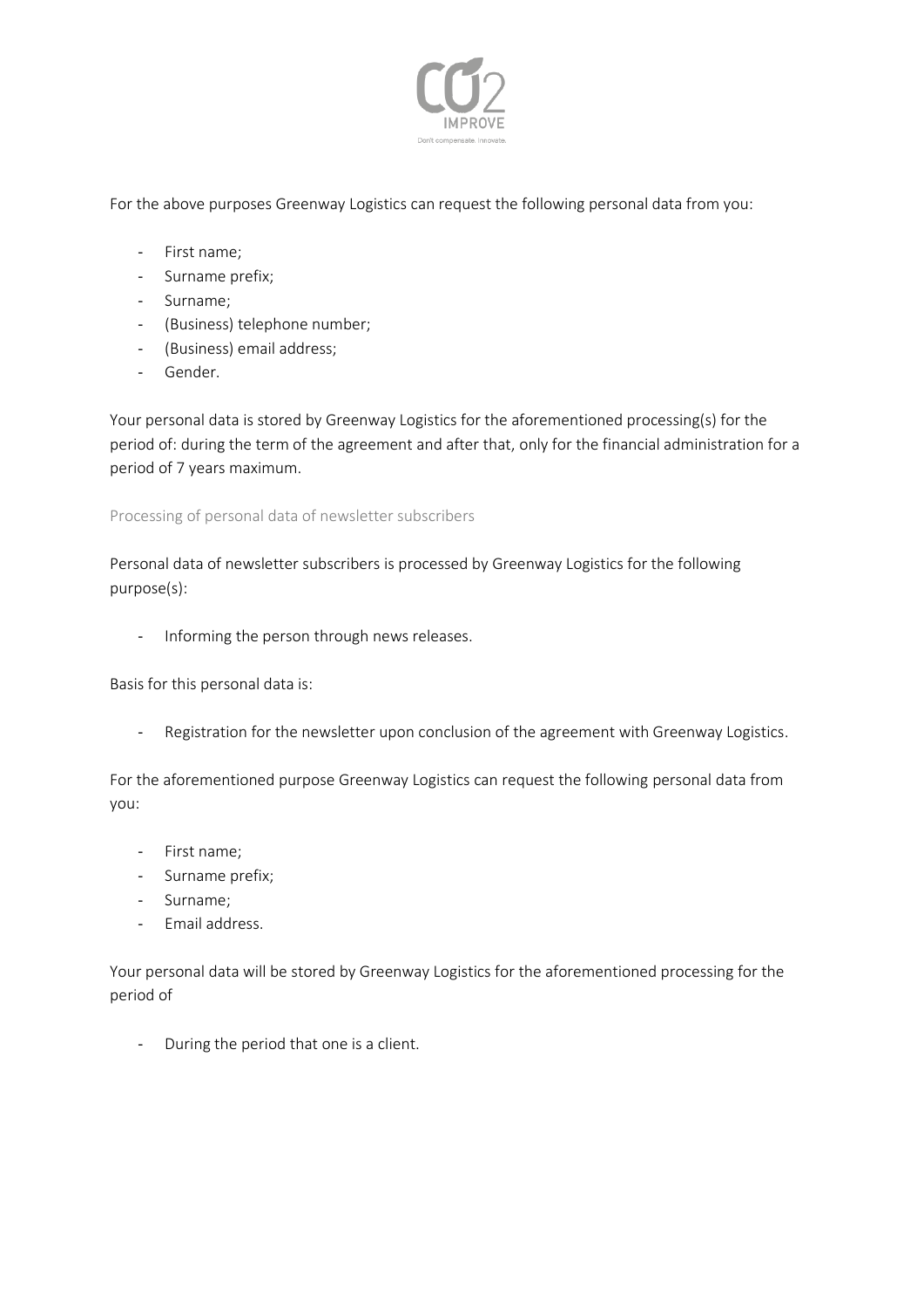

Processing of personal data of prospect, stakeholder/lobby contacts and/or interested persons

Personal data of prospects, stakeholder/lobby contacts and/or interested persons is processed by Greenway Logistics for the following purpose(s):

- Information provision or contacting in the form of targeted contacts by telephone or email.

Basis for this personal data is:

- Oral permission, issuing of business cards and/or links on LinkedIn;

For the aforementioned purpose(s) Greenway Logistics can request the following personal data from you:

- First name;
- Surname prefix;
- Surname;
- Telephone number;
- Email address.

Your personal data will be stored by Greenway Logistics for the aforementioned processing(s) for the period of:

- During the period one is considered a prospect, stakeholder/lobby contact and/or interested person.

# Transfer to third parties

The data you provide to us can be passed on to third parties if this is necessary for the implementation of the purposes described above.

We use a third party for:

- Taking care of the internet environment of the GDPR programme;
- Taking care of the (financial) administration;
- Taking care of newsletters and invitations.

We never pass on personal data to other parties with which we have not concluded a processor agreement. With these parties (processors) we of course make the necessary arrangements to warrant the protection of your personal data. Furthermore, we will not pass on the data provided by you to other parties, unless this is legally required and permitted. We can also share personal data with third parties if you give us written permission for this.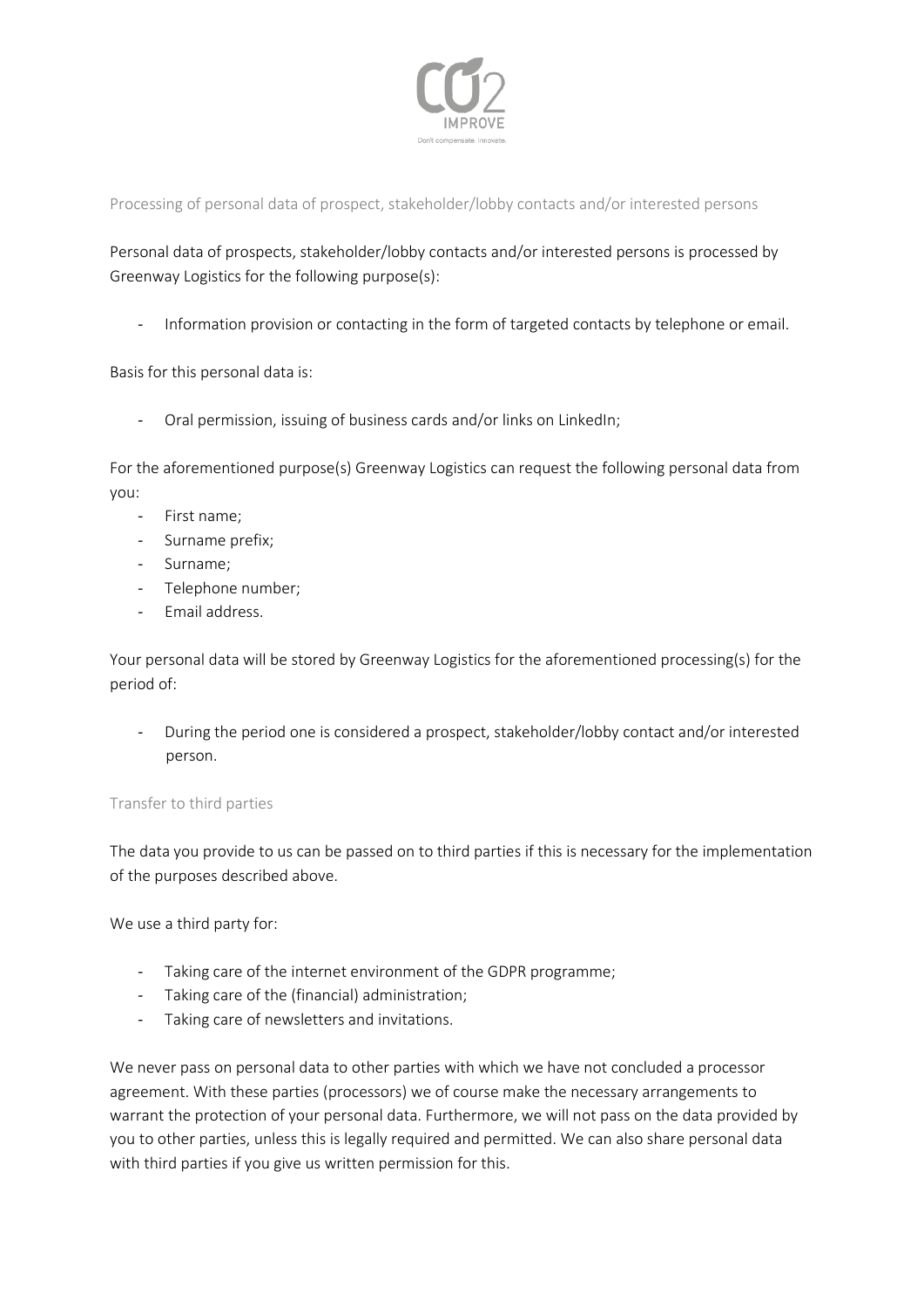

#### Within the EU

We do not pass on personal data to parties established outside the EU.

## Minors

We only process personal data of minors (persons under the age of 16) if written permission has been given for this by the parent, caretaker of legal representative.

## Storage term

Greenway Logistics does not keep personal data longer than is necessary for the purpose for which it was provided or is required by law.

## Security

We have taken appropriate technical and organisational measures to protect your personal data against unlawful processing; for instance, we have taken the following measures:

- All persons who can take note of your data on behalf of Greenway Logistics, are obliged to observe secrecy;
- We use a username and password policy on all our systems;
- We pseudonymise and encrypt personal data if there is a reason for this;
- We make backups of the personal data to be able to restore it in case of physical or technical incidents;
- We test and evaluate our measures regularly;
- Our employees have been informed of the importance of the protection of personal data.

# Rights concerning your data

You have the right of inspection, rectification or removal of the personal data we received from you. You can also object to the processing of your personal data (or part of them) by us or one of our processors. You also have the right to have the data provided by you transferred to yourself or directly to another party by your order. We can ask you to identify yourself before we can comply with the aforementioned requests.

If we are allowed to process your personal data on the basis of your permission to do so, you always have the right to withdraw this permission.